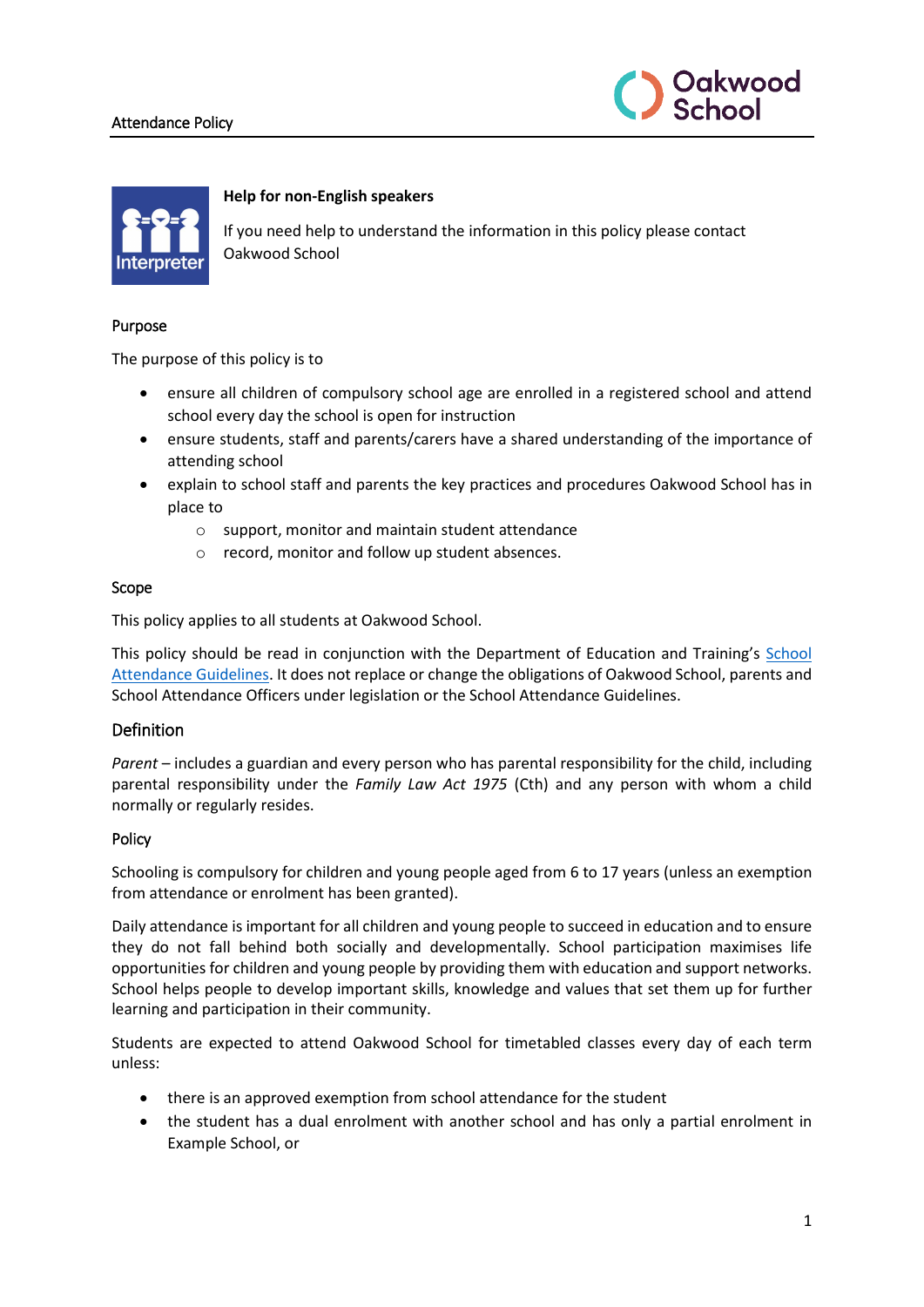• the student is registered for home schooling and has only a partial enrolment in Oakwood School for particular activities.

Both schools and parents have an important role to play in supporting students to attend school every school day.

Oakwood School believes all students should attend school for all timetabled classes, every day when the school is open for instruction and is committed to working with its school community to encourage and support full school attendance.

Our school will identify individual students or cohorts who are vulnerable and whose attendance is at risk and/or declining and will work with these students and their parents to improve their attendance through a range of interventions and supports.

Students are committed to attending school every day, arriving on time and are prepared to learn. Our students are encouraged approach a teacher and seek assistance if there are any issues that are affecting their attendance.

Oakwood School parents are committed to ensuring their child/children attend school on time every day when instruction is offered, to communicating openly with the school and providing valid explanations for any absence.

Parents will communicate with the relevant staff at Oakwood School about any issues affecting their child's attendance and work in partnership with the school to address any concerns.

Parents will provide a reasonable explanation for their child's absence from school and endeavour to schedule family holidays, appointments and other activities outside of school hours.

## Supporting and promoting attendance

Oakwood School's *Student Wellbeing and Engagement Policy* supports student attendance.

Our school also promotes student attendance by: Individual learning plans, care team meetings/SSG, personalised well-being support.

#### Recording attendance

Oakwood School must record attendance in every timetabled class. This is necessary to:

- meet legislative requirements
- discharge Oakwood School's duty of care for all students
- meet Victorian Curriculum and Assessment Authority requirements for VCE students

Attendance will be recorded by the students signing in to Passtab on the ipad provided at each school office and the classroom teacher at the start of each lesson/period] using GradeExpert.

If students are in attendance at a school approved activity, the teacher in charge of the activity will record them as being present.

#### Recording absences

For absences where there is no exemption in place, a parent must provide an explanation on each occasion to the school.

Parents should notify Oakwood School of absences by:

• contacting reception if it is an unplanned absence, informing the classroom teacher and/or school office if it is a planned absence.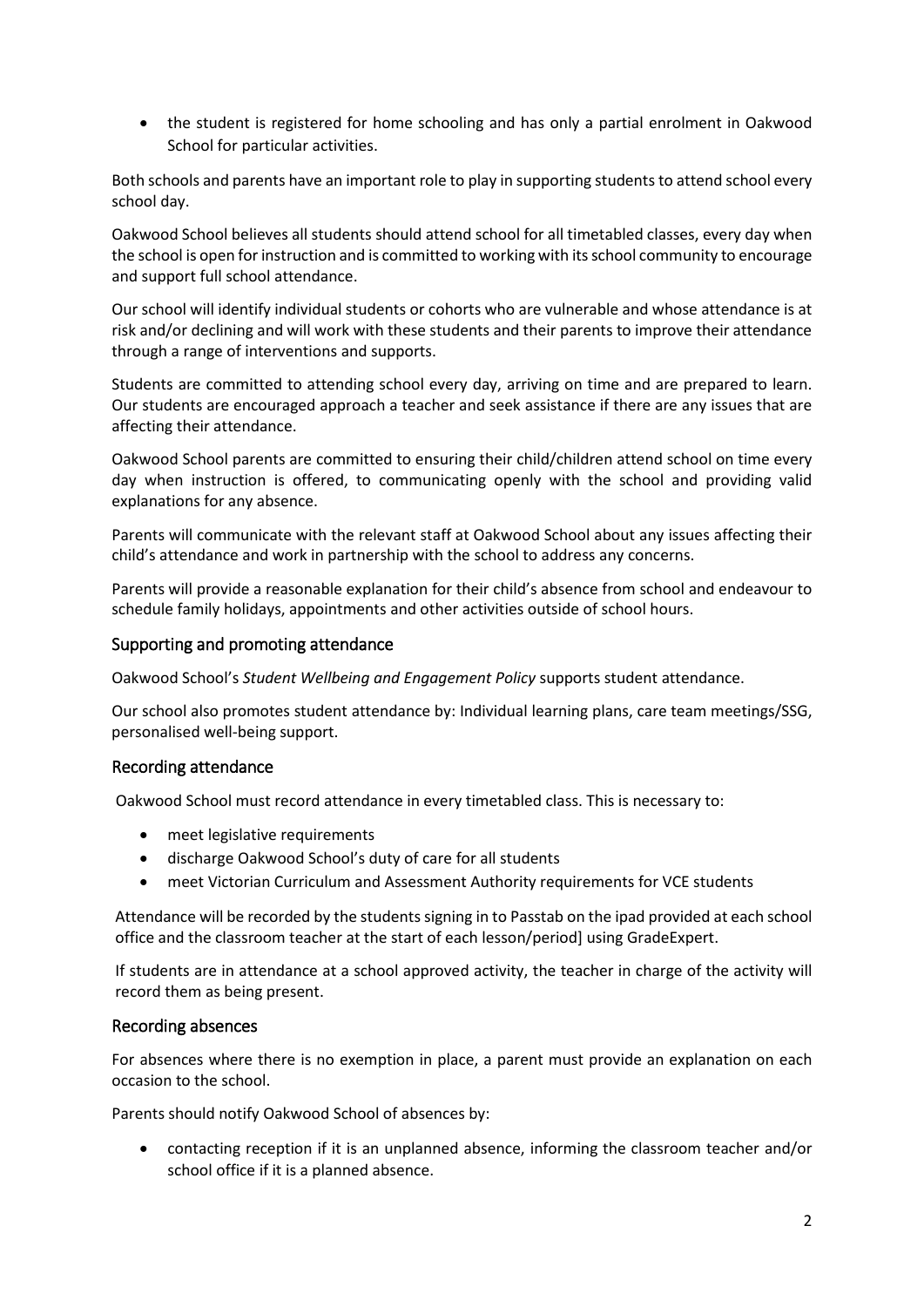If a student is absent on a particular day and the school has not been previously notified by a parent, or the absence is otherwise unexplained, Oakwood School will notify parents by SMS/push notification message, email or telephone. Oakwood School will attempt to contact parents as soon as practicable on the same day of the unexplained absence, allowing time for the parent to respond.

If contact cannot be made with the parent (due to incorrect contact details), the school will attempt to make contact with any emergency contact/s nominated on the student's file held by the school, where possible, on the day of the unexplained absence.

Oakwood School will keep a record of the reason given for each absence. The Principal will determine if the explanation provided is a **reasonable excuse** for the purposes of the parent meeting their responsibilities under the *Education Training Reform Act 2006* and the School Attendance Guidelines.

If Oakwood School considers that the parent has provided a **reasonable excuse** for their child's absence the absence will be marked as '**excused absence**'.

If the school determines that no reasonable excuse has been provided, the absence will be marked as '**unexcused absence**'.

The Principal has the discretion to accept a reason given by a parent for a student's absence. The Principal will generally excuse:

- medical and dental appointments, where out of hours appointments are not possible or appropriate
- bereavement or attendance at the funeral of a relative or friend of the student, including a student required to attend Sorry Business
- school refusal, if a plan is in place with the parent to address causes and support the student's return to school
- cultural observance if the parent/carer notifies the school in advance
- family holidays where the parent notifies the school in advance

If no explanation is provided by the parent within 10 school days of an absence, it will be recorded as an 'unexplained absence' and recorded on the student's file.

Parents will be notified if an absence has not been excused.

#### Managing non-attendance and supporting student engagement

Where absences are of concern due to their nature or frequency, or where a student has been absent for more than five days, Oakwood School will work collaboratively with parents, the student, and other professionals, where appropriate, to develop strategies to improve attendance, including:

- establishing an Attendance Student Support Group
- implementing a Return to School Plan
- implementing an Individual Education Plan
- implementing a Student Absence Learning Plan for students who will be absent for an extended period
- arranging for assistance from relevant student wellbeing staff or Headspace counsellor.

We understand from time to time that some students will need additional supports and assistance, and in collaboration with the student and their family, will endeavour to provide this support when it is required,